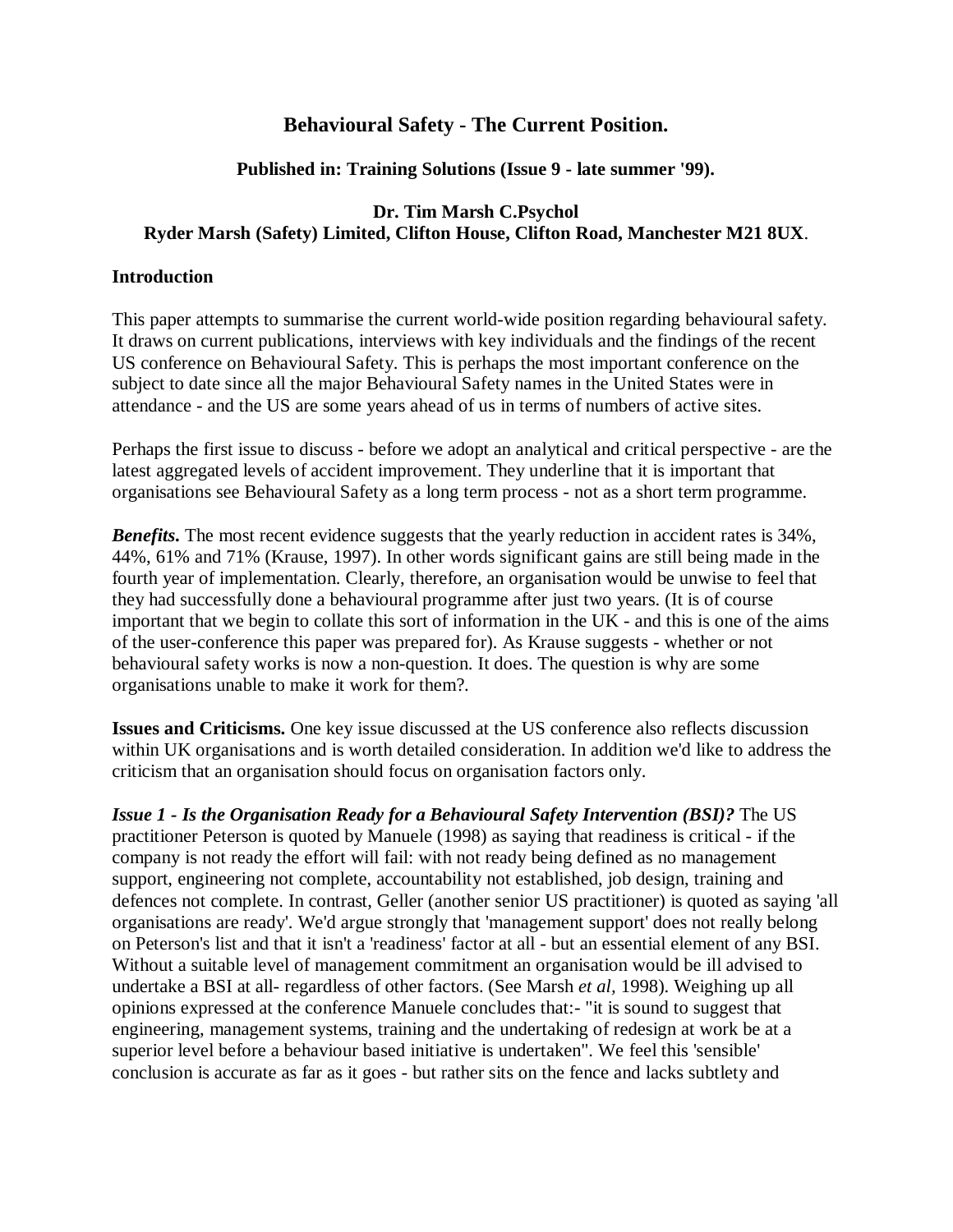understanding. Broadly, we agree with Geller that any organisation can benefit - but stressing that a high level of management commitment is imperative.

If the organisation is as close to 'perfect' in it's systems and procedures as can be achieved without front line validation - then a BSI will certainly be easier to implement. In this case its most obvious use is to allow fine-tuning of systems, a warning procedure for when changes over time are made - as well as genuine opportunity for workforce ownership of the safety process. However, if the systems themselves still need a lot of work then a BSI can help direct the necessary change. For us the principle of measuring the extent of the problem (and any subsequent improvement) is equally valid in both "good" and "bad" cases - as is the opportunity for genuine workforce involvement. What is likely to change is the amount and fundamental importance level of critical information generated.

We'd argue that if the MD's resolve is sufficient then a BSI can help the organisation more quickly reach the position where the timid US delegates would say 'they're now ready for a BSI'. Krause himself says that "using behavioural data to guide systems improvements is the difference between a temporary programme and an (on-going) process". Essentially, we'd argue that this remains true regardless of the state of the systems initially. That said, two other factors do need consideration however. First, resources - if you really can't do everything at once it must be best to start with a systems approach. (Though see 'a compromise' below). Second, the credibility of 'yet another initiative'. Clearly a 'really bloody' BSI is more likely to fail - making a 'we tried this before and it didn't work' lack of credibility problem (some time in the future) more likely.

# *Issue 2 - The Organisation Simply Shouldn't Ever Bother (Systems Theorists & Other*

*Critics).* Some public criticisms of behavioural safety are just silly or entirely theoretical. An article in the January '99 edition of the Health & Safety Practitioner argues that all consultants who are trying to 'improve culture' are merely management 'lackeys' and that the only way to ensure workplace safety is through strong unions. (BSI's weren't directly attacked by the Back & Woolfson's article). Whilst coherently argued, however, (previous research suggests that they do have a point) the article said nothing about what might be done in practical terms between now and the election of an 'Old Labour' government. Also in the Health & Safety Practitioner (in 1996) an 'R.Gilby' simply dismissed BSI as "mind games and manipulation" and helpfully called for the development of a 'better safety culture' founded on communications based on mutual trust. (Among a number of hugely ill-informed criticisms it was the one solution suggested). This was either a hugely under researched piece or was possibly a provocative plant to generate correspondence by the editor herself! (Like Freddie Starr and the Hamster, however, it obtained a measure of credibility simply because someone saw fit to print it). Suffice to say a practical strategy as to how the better safety culture might be developed was not detailed.

However, the most valid "criticisms" of the behavioural approach are that of systems specialists such as James Reason (Reason, 1997). Observations such as his do require more detailed consideration. His position is not that BSI's are wrong - but that resources are better targeted elsewhere. (The 'faint praise' of "well I don't suppose they do any harm" is apparent). For him unsafe acts are the consequences of a number of core general Failure Types, which have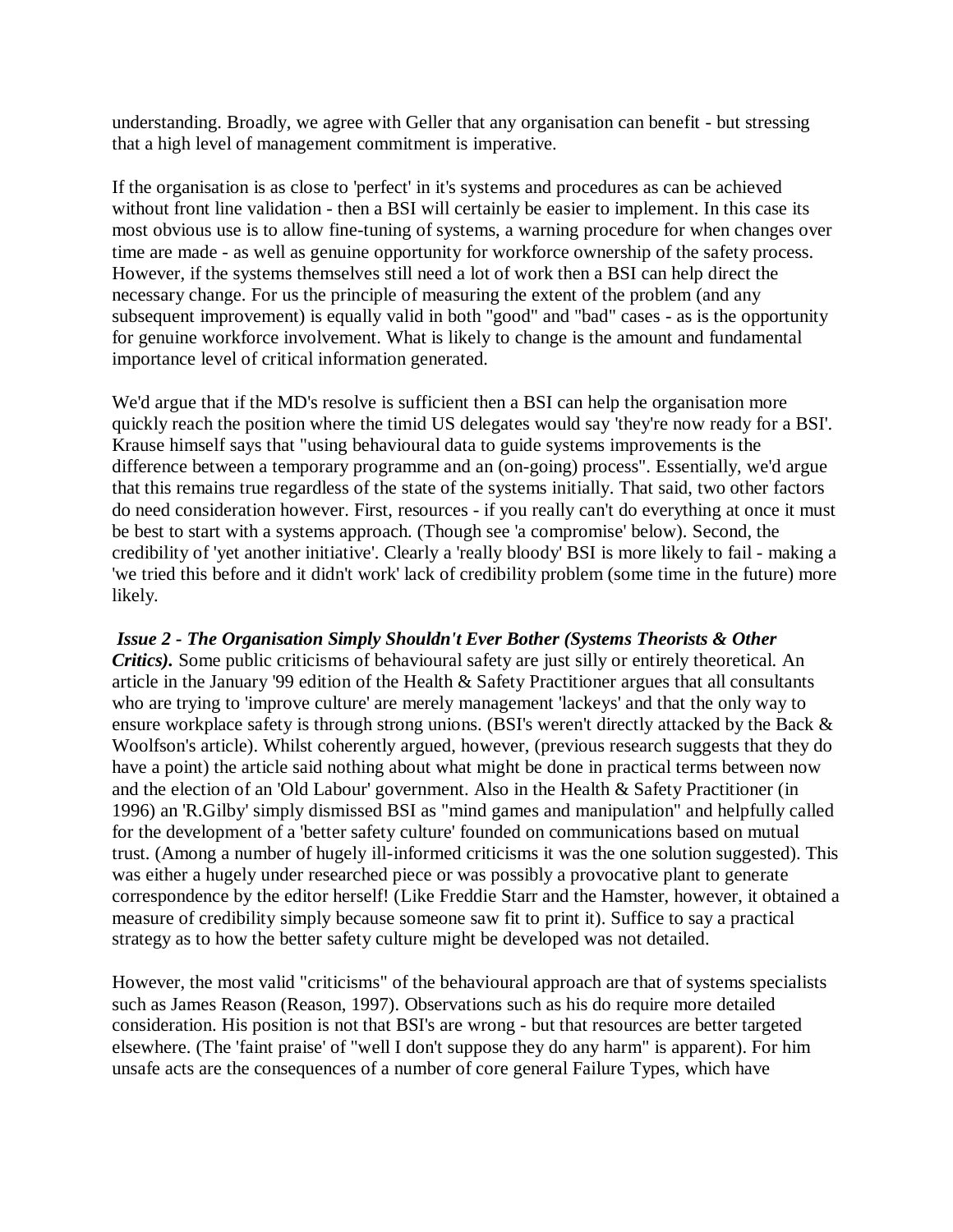organisational causes. An underpinning principle is that people are really difficult to change - but organisations are changeable and his basic position is well illustrated by the following analogy:-

## "*The best way to deal with mosquitoes is not to kill them one by one but to drain the swamp".*

For him the "person (based) approaches have shown themselves to be valuable" in some circumstances but managers fail to recognise the bigger picture:- "*When all you possess is a hammer almost everything looks like a nail* - *or, more directly, when the 'person model' is the only approach you feel comfortable with then every problem appears to be a person problem*". In other words, many organisations, trainers and BSI providers themselves are guilty of the Fundamental Attribution Error we so often discuss. (i.e. that when something goes wrong we automatically blame the person - when it's actually organisational factors that are at fault). Therefore, organisations should focus less on "person" models of accident prevention but more on "organisational" models. BSI Fits the Systems Best Practise Model. All this is difficult to disagree with. However, Professor Reason also suggests that "anyone who feels they have a good safety culture 'is almost certainly mistaken": it's something that must always be 'striven for'. Here, we feel he (too) is guilty of saying rather than doing. Particularly, we'd argue strongly that a behavioural approach is not just helpful but essential to this on-going process of continuous improvement. To illustrate the point it is helpful to consider Professor Reason's description of a good 'safety culture':

[1] it is one that strives to maximise safety regardless of commercial concerns and remembers that the only way to ensure 'zero accidents' is to close the factory. It is characterised by communications founded on 'mutual trust' - and communications of a face-to-face nature whenever possible;

[2] that doesn't punish those who make errors (errors by definition are unintentional) but seeks to understand and remove the causes of those errors. and... that effectively punishes violators. (With these last two points combining to provide a 'just culture' that will help maximise honest reporting);

[3] that retains a respectful wariness were accidents are infrequent by collecting the 'right kind of data' (data that proactively checks the systems 'vital signs' i.e. at the General Failure Type indicator level among others);

[4] that has the willing participation of the workforce;

[5] that has 'flexibility'. (Flexibility in this case comprising a solid foundation from which individuals can innovate at appropriate times (i.e. when they genuinely know best) - and also being able to move to a 'flat structure' where 'those on the spot' can have authority when appropriate;

[6] that has a learning focus. (i.e. the willingness to listen, learn and actually act when appropriate).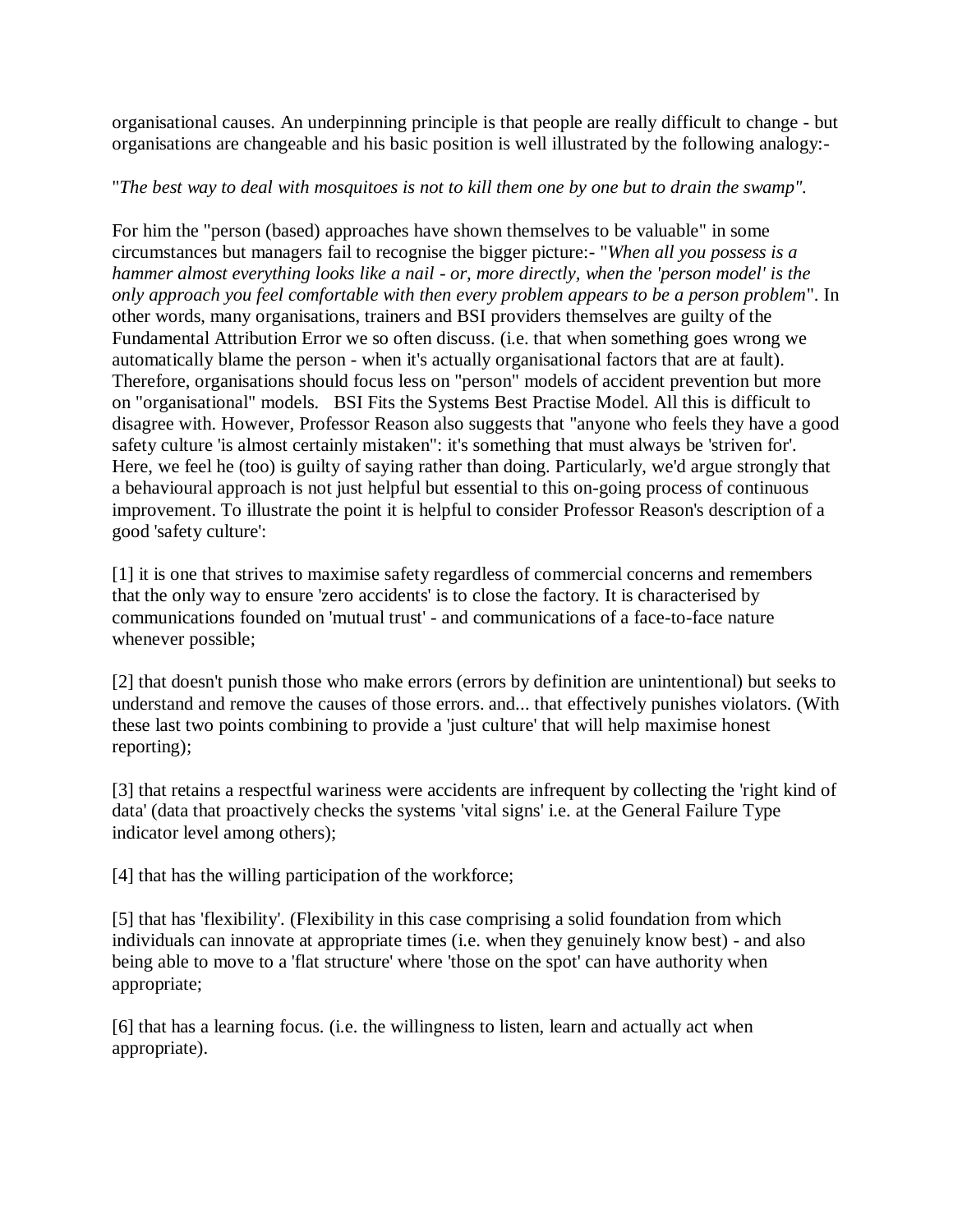We don't disagree with any of these elements - but argue, strongly, that an effective BSI will not hinder the development of such a culture at the very least. (The justification for using a BSI to help achieve all of these elements are obvious). For example, a rolling programme of setting hard but realistic goals with full workforce participation gives an excellent focus for a company wide process of continuous improvement. In addition, for three issues at least, a BSI can be argued to be an essential and additional tool.

*Problems of Ownership.* The Tripod system (that Prof. Reason developed for Shell), for example, has a degree of involvement in that representatives of the workforce are consulted about the critical indicators of the various 'General Failure Types' when they are developed. But these are only measured every three months and then not by the workforce. Evidence suggests that even the 'DuPont' behavioural approach - which in some organisations does have members of the workforce 'auditing' the site on a daily basis - does not deliver genuine ownership as an effective audit needs a breadth of knowledge and experience that very few possess. We argue that only a process that is genuinely run by a meaningful number and cross-section of the workforce can deliver genuine feelings of ownership. (At a recent 'employee led safety' conference in London a Steering Committee member from Shell's Cormorant Alpha platform started his talk with the observation that he was 'the only employee in the room').

*Problems of Systems Validation Audits,* and incident investigations provide a great deal of essential information but are nowhere near as subtle as daily peer-to-peer observations and conversations. (Do they really allow you to know exactly what is happening and why on a dayto-day basis?). We argue that even the most intelligently written system in the world needs checking in the middle of the night/ a busy shift. In addition, even the most pro-active management approach (based on risk factors identified from elsewhere in the organisation - or even other industries) cannot tell you everything about the risks specific to all corners of your particular organisation. Basically, the most intelligent and well read manager/ safety officer in the world can never say "Ah, I've seen this before" - because the answer is always "well yes and no". (For the most part)

BSIs are trying to prevent individuals having accidents - and each individual is different. Professor Brian Toft puts it in his much published paper on risk management *'technical aspects of a disaster are important - but those aspects that relate to management, information and personnel are equally so'*. (Author's italics). Systems theorists do preach the pro-active mantra. However, any safety system that does not maximise ownership as well as such as key indicator measurement and open communication - on a daily basis - runs a great risk of something having to go wrong before its noticed and actioned. Does a system such as Tripod really deliver this? In summary, what we're saying is:- a comprehensive safety system that does not include a workforce owned BSI hasn't enough focus on the day to day issues and isn't likely to be 'owned' by the workforce in any meaningful way.

*Summary - Strategic Use of Elements of a BSI?* Perhaps an organisation that has lots of work to do on its systems and genuinely can't do 'everything at once' no matter how great its resolve should use the qualitative aspect of a BSI first. They might get some volunteers trained in the basic mechanics of behaviour identification and objective analysis and set them loose identifying which behaviours are putting operatives at risk and, of-course, why - with this data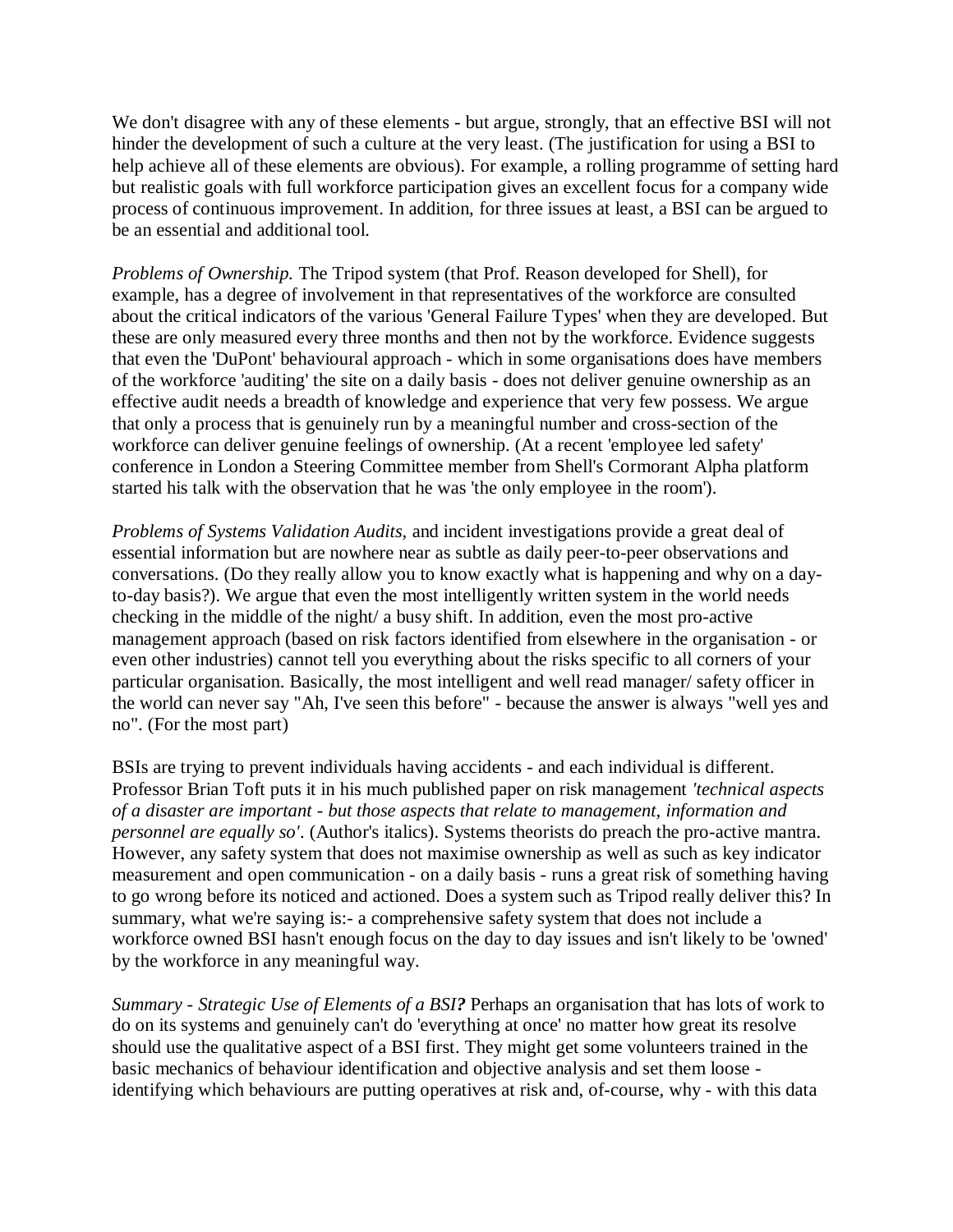used to identify organisational causes of 'general failure types'. (Not taking measurements at all at this point- so not looking to develop a measure, collect base-line data or goal-set). Their findings can now be fed into the on-going systems development/ improvement programme. Indeed, the principle is hardly new - many design teams already use an element of behaviourism during the design stage - then use it again later to validate the equipment's use in action. In other words we feel whatever their current circumstances organisations should seek to maximise workforce ownership, involvement and objective understanding of safety. Behavioural safety is an excellent way of working towards these. .

*Behavioural Safety in the UK - the Future.* The University of Manchester Institute of Science and Technology (UK) recently invited a number of representative bodies (for example the HSE, the Trades Union Congress and the Institute of Occupational Safety and Health) to discuss the setting up of specific standards of implementation of a behavioural safety programme. (Unfortunately the response was poor). The idea is that once a forum is properly established all major providers of behavioural safety Consultancy would be invited to contribute. It was suggested standards focus on:- level of genuine workforce ownership and participation accuracy of behavioural measurements effectiveness of the feedback and communication systems level of management support and response As the field grows it is important that organisations claiming to have implemented a behavioural programme have actually implemented the main elements of the process correctly. (Though it is, of-course, important to remember that there is no such thing as universal best practise - so standards must allow organisations to innovate and tailor whilst sticking within inviolate principles). However, benchmarking standards for the various stages and elements of the process will prevent organisations claiming "we tried that behavioural safety - but it didn't work" when they should be saying "we were unable to properly implement a behavioural programme".

In a recent paper Krause (1997) suggests that behavioural safety in America is in danger of following in the footsteps of Total Quality Management - where the "we tried it but it didn't work here" comment has been said often enough for "Total Quality doesn't work in practice" to have become 'received wisdom'.

Though currently increasing in popularity at a substantial rate in the UK not enough organisations have yet implemented a behavioural programme for this to have happened here yet. The proposed forum is a pro-active attempt to prevent such an inaccurate perception developing in the UK. It must be remembered that implementing a successful behavioural process isn't easy to do and it certainly isn't a 'magic pill' or panacea. As Dan Peterson has pointed out "no one ever bought safety excellence".

# **References:-**

Beck, M & Woolfson, C. (1999). Safety Culture - A concept too many? *The Safety and Health Practitioner.* January edition.

Gilby, R. (1996). 'Bogus Behaviour'. *The Safety and Health Practitioner.* August edition.

Krause, T.R. (1997). Trends and Developments in Behaviour-Based Safety. *Professional Safety*.